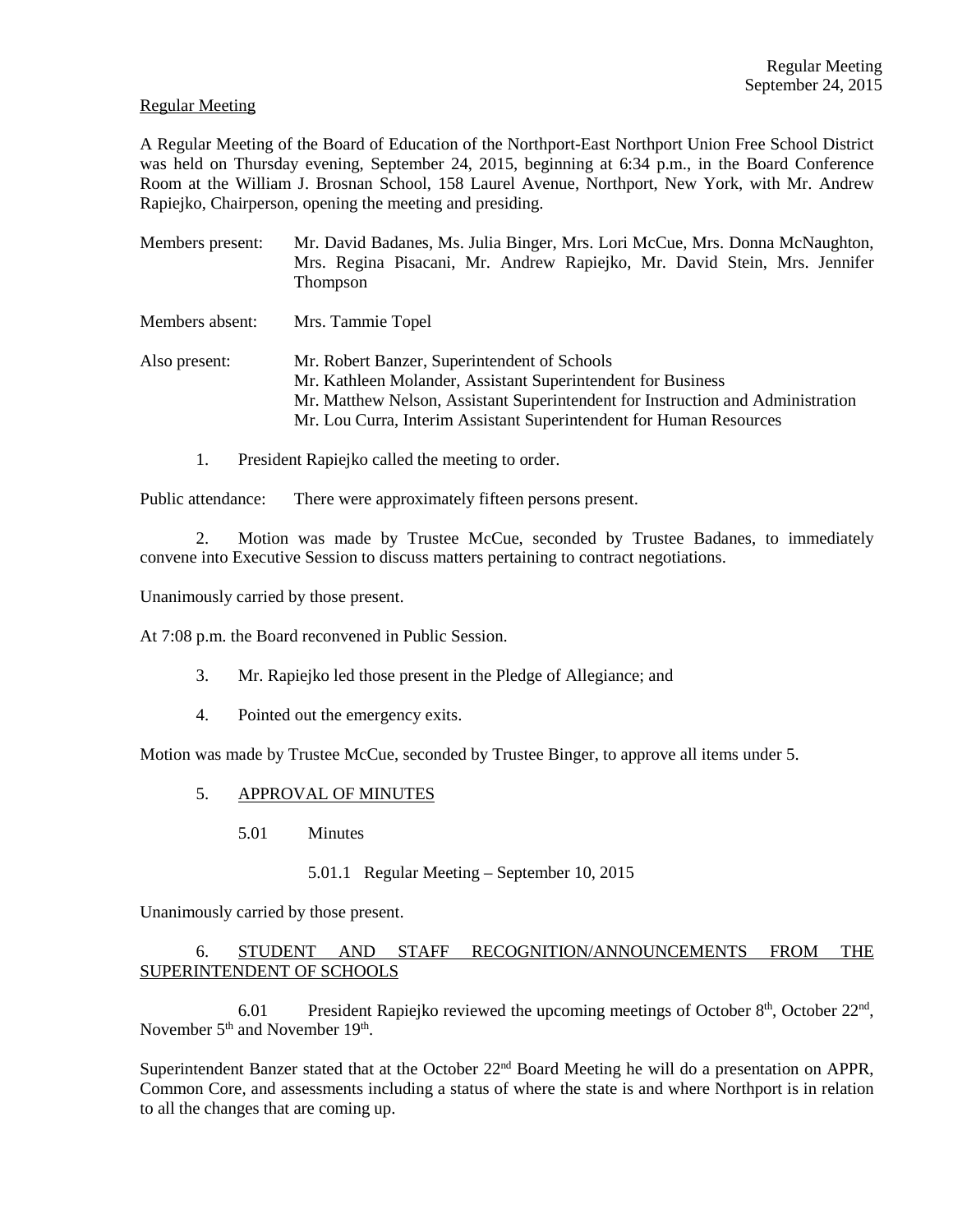Mr. Banzer noted that there is a continued discussion regarding the property adjacent to Norwood Avenue Elementary School and he hopes to have an update for the public in the near future.

Mr. Banzer stated that in response to the Board discussion regarding having a student representative at Board Meetings, he has gathered some information on a number of different models on how the students may present to the Board and could have something up and running in a month or so.

Mr. Banzer noted that he attended the elementary schools open house on Monday, September  $24<sup>th</sup>$  and witnessed positive energy throughout all six buildings.

## 7. COMMUNICATIONS

There were no communications to the Board requiring Board action.

# 8. PUBLIC COMMENT/PARTICIPATION

There was no public comment/participation.

## 9. SPECIAL REPORTS

 9.01 Ms. Tara Gaiss, District Coordinator of Reading/AIS presented the Reading and AIS Instructional Initiatives.

Ms. Gaiss reviewed the following 2014-2015 Department of Reading/AIS Initiatives and Accomplishments: Utilized K-5 Common Core assessments in literacy to provide formative data to classroom teachers/principals; collaborated with principals and instructional coordinators to support classroom teachers with a focus on guided reading and word study; revised the elementary report card to reflect the Common Core State Standards and align to grade level curriculum; further enhanced tiered, data-driven interventions through the implementation of "double-dose" Fundations.

The 2015-2016 Initiatives are to further develop the skills of the AIS Reading staff to utilize Curriculum Based Measurements (CBMs) to diagnose, set goals and evaluate progress using research based tools; develop standards-based common assessments that provide formative data to guide the AIS Reading lab curriculum in seventh and eighth grades; provide professional development to K-5 teachers on the new standards based on Common Core aligned elementary report card, focusing on a continuum of reading behaviors and inter-rater reliability; and to collaborate with principals and instructional coordinators to support classroom teachers in utilizing interactive read aloud to develop students' writing about reading (The Reader's Notebook).

Ms. Gaiss reviewed the Spring NWEA (Northwest Evaluation System) Reading/RIT Scores for All Cohorts Grades K-8, Cohort 2023, Cohort 2022, Cohort 2021, Cohort 2020, Cohort 2019, Cohort 2018, Cohort 2017, Cohort 2016 and Cohort 2015 NWEA Reading RIT Scores.

There was a discussion regarding the change to report cards, Common Core standards, assessments, and Fundations.

The Board thanks Ms. Gaiss for her very informative report.

## 10. SUPERINTENDENT'S REPORT, GENERAL – FOR BOARD ACTION

Motion was made by Trustee McNaughton, seconded by Trustee Pisacani, to approve item 10.01, including the addendum Personnel Actions Report.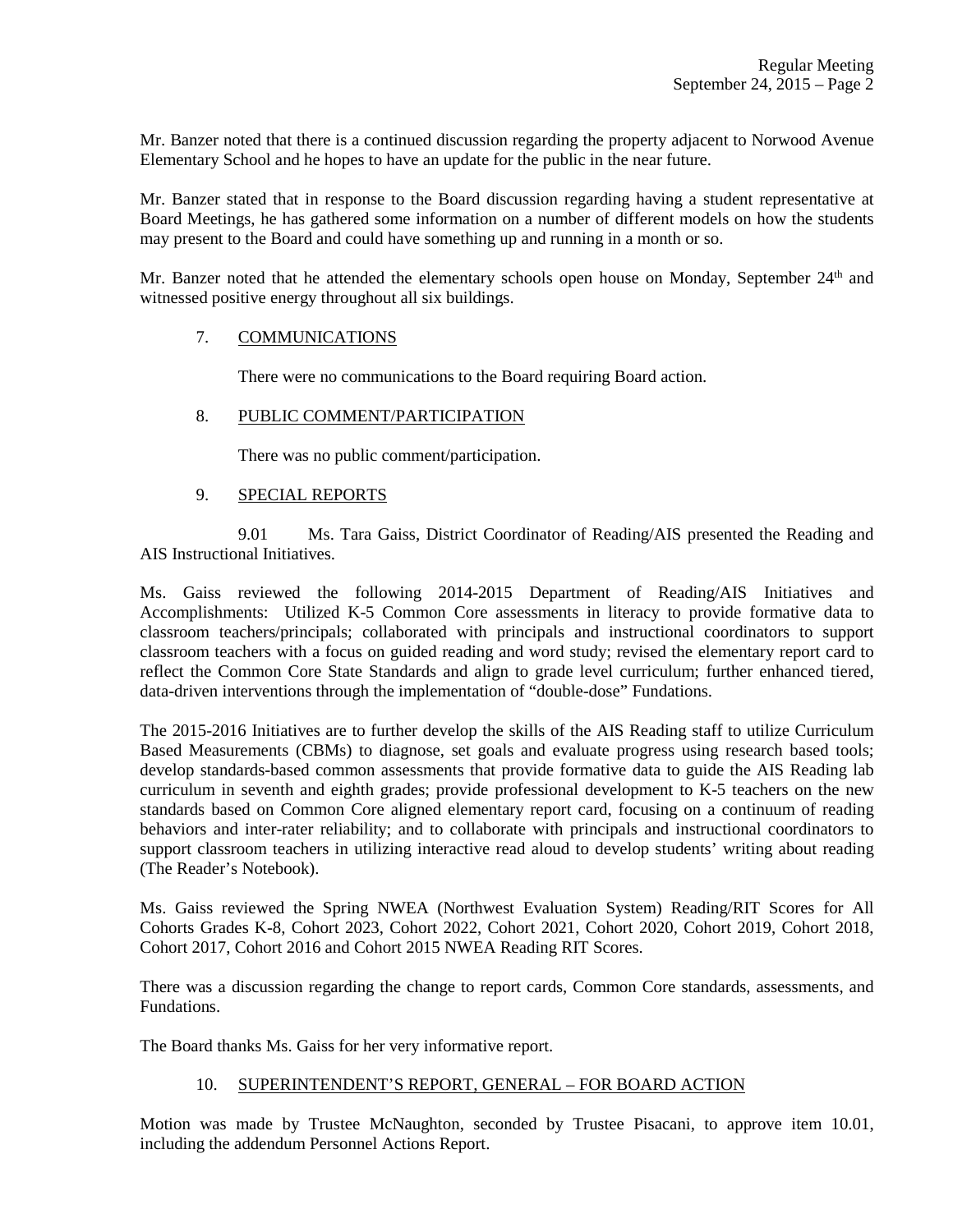10.01 Approving the Personnel Actions Report dated September 24, 2015, attached and made part of the official minutes.

Vote on Trustee McNaughton's motion to approve item 10.01, including the addendum Personnel Actions Report, was as follows:

YES: Mr. Badanes, Ms. Binger, Mrs. McCue, Ms. Pisacani, Mr. Rapiejko, Mr. Stein, Mrs. Thompson

ABSTAIN: Mrs. McNaughton

Motion passed.

Motion was made by Trustee McNaughton, seconded by Trustee Stein, to approve the remaining items under 10., with the exception of tabled item 10.02.6

10.02 Receiving for a first reading the following policies:

| 10.02.1  | Policy #6010 – "Fiscal Controls"                 |
|----------|--------------------------------------------------|
| 10.02.2  | Policy #6100 – "Annual Budget"                   |
| 10.02.3  | Policy #6110 – "Administration of the Budget"    |
| 10.02.4  | Policy #6150 – "Budget Transfers"                |
| 10.02.5  | Policy #6410 – "On-Line Banking Services"        |
| 10.02.6  | Tabled                                           |
| 10.02.7  | Policy #6600 – "Fiscal Accounting and Reporting" |
| 10.02.8  | Policy #6650 – "Claims Auditor"                  |
| 10.02.9  | Policy #6660 – "Independent/External Audits"     |
| 10.02.10 | Policy #6680 – "Internal Audit Function"         |
| 10.02.11 | Policy #6800 – "Fixed Asset Accounting"          |
| 10.02.12 | Policy #6810 – "Payroll Procedures"              |

 10.03 Approving the following staff member as a designee of the Northport-East Northport School District when initiating referrals to the Committee on Special Education during the 2015-2016 school year:

Kerrin Fitzpatrick, School Psychologist

Vote on Trustee McNaughton's motion to approve all remaining items under 10., with the exception of tabled item 10.02.6, was unanimously carried by those present.

Motion was made by Trustee McCue, seconded by Trustee McNaughton, to approve all items under 11.

#### 11. SUPERINTENDENT'S REPORT, FINANCIAL – FOR BOARD ACTION

 11.01. Approving a 2015-2016 Special Education Services Contract between the Board of Education of the Northport-East Northport Union Free School District and the Board of Education of the Huntington Union Free School District

 11.02 Approving an Agreement between the Northport-East Northport Union Free School District and Deborah Seltzer

 11.03 Approving a Supplementary Education Services Agreement between the Northport-East Northport Union Free School District and Islip Tutoring Services, Inc.